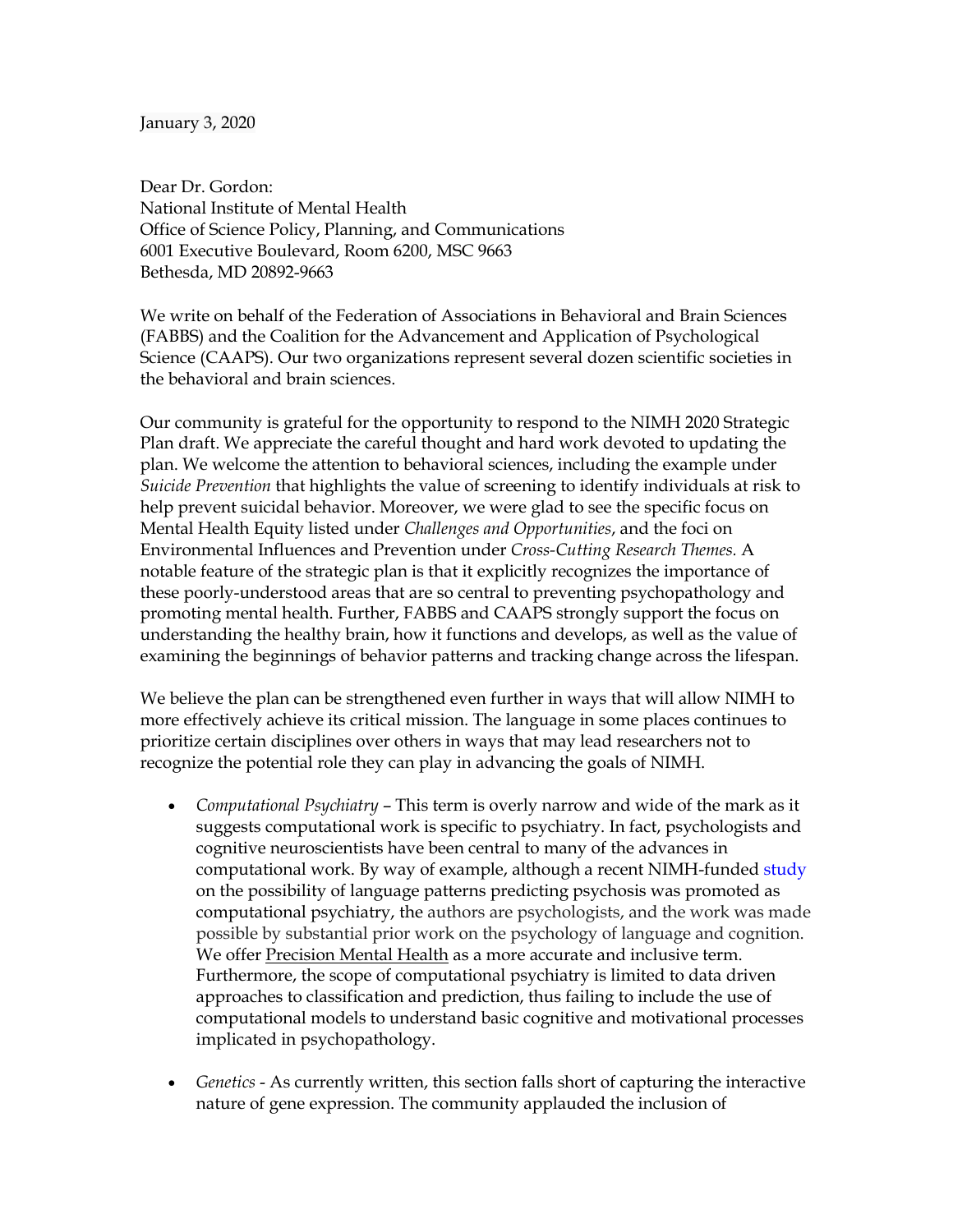development and the environment in RDOC. We encourage NIMH to be consistent in recognizing the role of behavioral and environmental factors in the etiology of mental illness, in interaction with biological factors.

The proposed goals and objectives focus heavily on biological factors, especially at the molecular and circuit level, at the expense of psychosocial factors. To be clear, we fully support detailing the many important ways that biological factors are central to understanding psychopathology in the plan; our concern is with highlighting biological factors to such an extent that psychosocial, cultural, and environmental factors appear almost as an add-on or after thought.

- Goal 1 We encourage NIMH to maintain the existing language in the 2015 strategic plan for this goal. We have concerns about the addition of 'Brain', which narrows the scope of this goal, seeming to dismiss numerous other sorts of mechanisms. Consider, for example, that manipulations of the social environment can dramatically change brain structure. Elucidating mechanisms at many levels of analysis, including cognitive, social, and societal, and their interactions with biological levels, is important; the most effective theories typically connect these aspects mechanistically rather than isolating one level. Furthermore, we recommend reworking the objectives and descriptive text to better reflect attention to behavior. Specifically, Goal 1 aims to "answer fundamental questions about the biological and other contributors to..." and "seek to understand how the interplay of molecular, cellular, circuit-level, genetic, and environmental factors influence the development of mental illnesses" – the message is that biological is what matters and the rest is in the "other" category.
- Goal 2 While we support inclusion of 'lifespan' in the revision of Goal 2, we also recommend including health or wellness (e.g., in 'Examine Mental Health and Illness Trajectories Across the Lifespan'). NIMH has supported remarkable work and made significant progress in what we know about genes, circuits, and pharmacology. We have had less success in understanding how the abnormalities in these circuits give rise to the experiences that trouble people and lead to a need for care. For example, despite advances in imaging, observations of abnormal circuit activity do not explain the phenomenon that causes clinical distress and disability. While there is mention of subjective experience in the document, the mechanisms that link circuit activity to experience are underemphasized. These mechanisms are potential treatment targets. The emphasis in the strategic plan is largely on circuit activity. We encourage NIMH to focus attention on the need --and opportunity-- to develop behavioral-level explanations of how abnormal circuit activity gives rise to altered subjective experience.
- Goal 3 We are pleased to see the continued attention to prevention. However, the current language in this goal lacks sufficient mention of behavioral interventions for mental illness, or even interactions between these and biological etiological factors or drugs. Treatment development for the severely mentally ill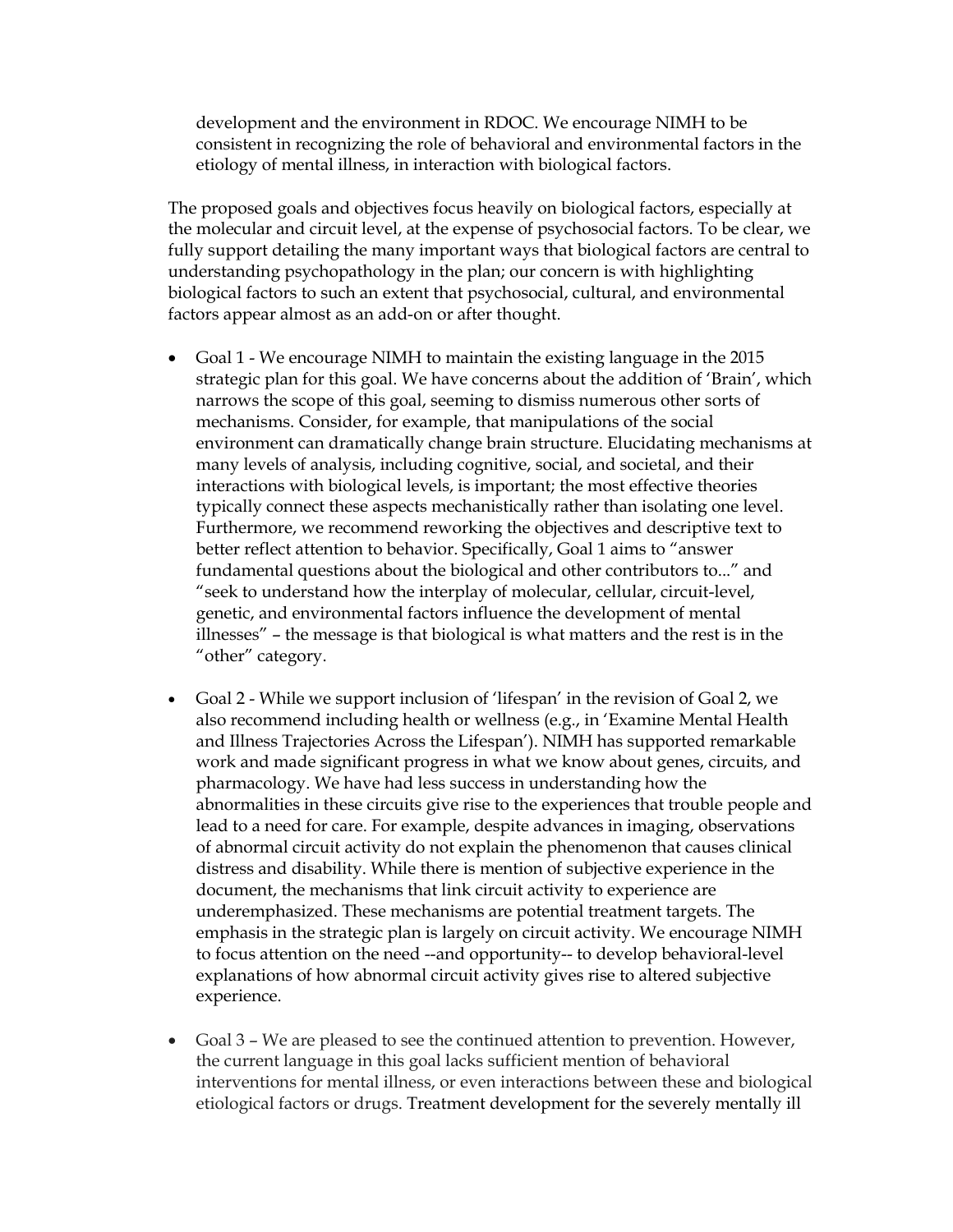has been limited due to the lack of models of how psychotic symptoms arise at a cognitive level, per our point for Goal 2. Intervening on a singular aspect is rarely the most effective way to change the behavioral aspects of the system.

 Goal 4 - As noted, we were pleased to see culture, equity, and the environment highlighted in the introduction as overriding principles. However, the plan needs more concrete language to advance work in these areas. "Objective 4.3: Develop innovative service delivery models to dramatically improve the outcomes of mental health services received in diverse communities and populations" is an important step in this direction, but is not sufficient. We need to go beyond just adapting existing interventions, which were typically developed without consideration of diverse cultural context and values. The current report says: "researchers may need to adapt evidence-based models to account for moderators known to impact intervention effectiveness in subgroups"; this comment is valuable but does not go far enough. To make real advances, researchers need to prioritize community partnerships and the voice of underrepresented groups in research design. It would be a great step forward if the strategic plan recognized the value of community members, providers, and populations with lived experience being involved in the design stage to more directly understand and address their needs, what would be feasible for their context, and what outcomes they care about most. Cultural adaptation is a critical component of addressing health inequities, but it is incomplete.

The NIMH plays a leadership role in setting the national research and treatment agenda. It is essential to use inclusive terminology and attend to biopsychosocial interactions throughout the plan. The plan's language matters a great deal and has the potential to expand the diversity of who applies for funding. We routinely hear researchers lament the narrow focus of NIMH and their reluctance to seek NIMH support if their research does not include brain imaging. We know that this perception is not accurate and try to counter it. Inclusive language would help to communicate that rigorous scientists should think of NIMH as a 'home' for their work and accordingly contribute to scientific advancement. Unfortunately, this draft strategic plan continues to overlook basic behavioral and treatment research, limiting funding for the very sorts of investigatorinitiated behavioral science and clinical trials that have led to enormous advances in our ability to understand and successfully treat mental disorders with safe and cost-efficient psychosocial approaches.

In summary, we appreciate many advances in this proposed plan. Nonetheless, the current draft does not adequately incorporate psychological sciences nor cognitive and social-affective neuroscience. A fuller integration can best serve the mission of NIMH given the well-supported value of considering both biological and behavioral aspects of mental health and illness, and how they interact.

Many thanks for the opportunity to provide feedback,